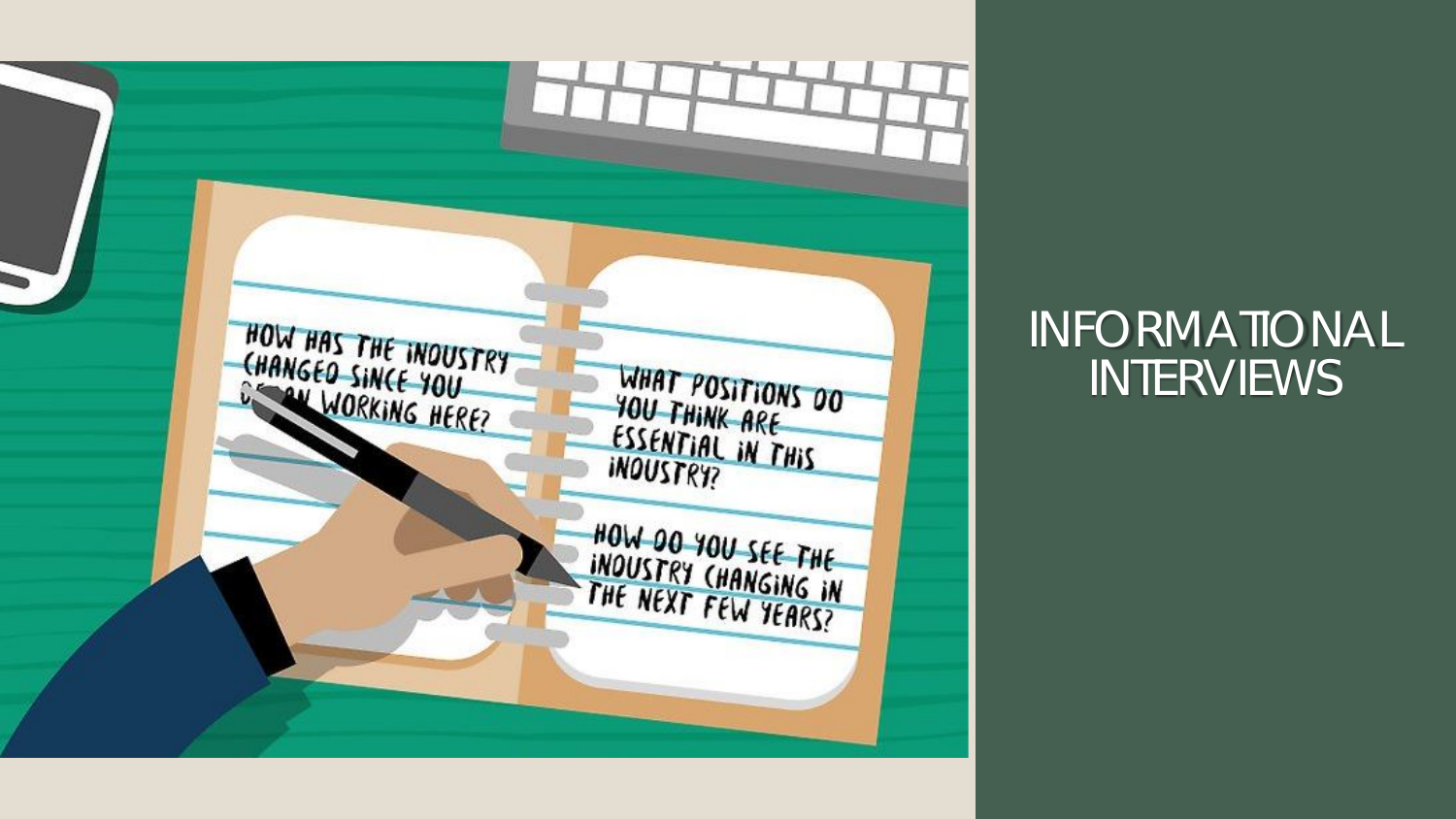## Informational Interviews

- Explore a specific field, industry, organization, or position
	- Assess whether it's a good fit for your **INTERESTS**, **VALUES**, **SKILLS**, and/ or **PERSONALITY**
- Interact individually with professionals
- Provide an opportunity to expand your network
- Gather more specific information about the industry or company
	- eg: Information that may be helpful in future job applications or interviews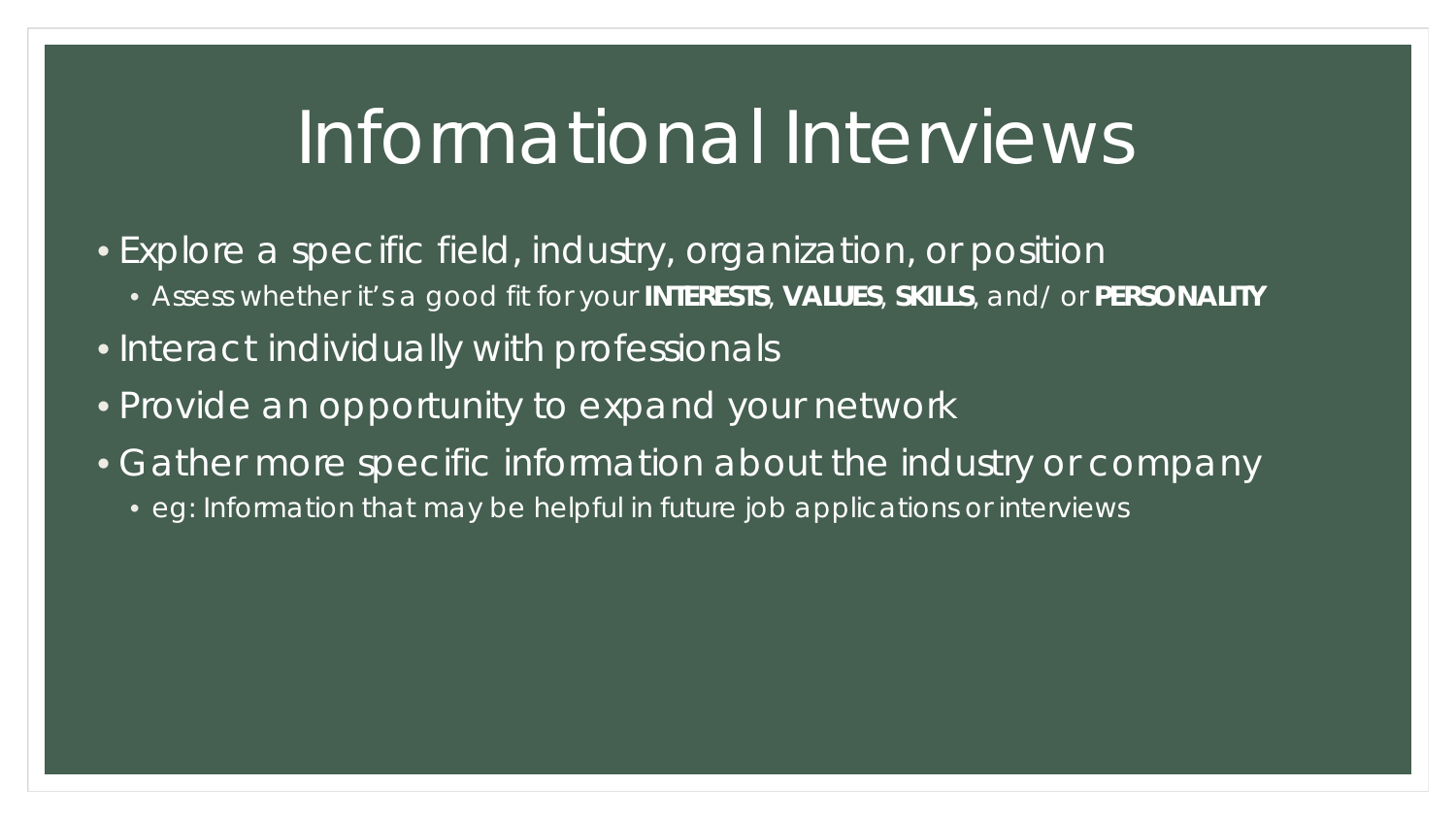# Assignment

- Screenshot of a **PROFESSIONAL** email requesting an informational interview
- Five to six well thought out and appropriate questions to ask during the informational interview
	- Try to prepare up to eight in case some are answered/ become irrelevant as information is exchanged
- 500 word honest reflection
	- How did it go? Was the experience enjoyable?
	- What would you different next time?
	- What did you learn about the field, position, or organization? Pros and Cons?
	- Do you want to pursue a career in that field or area?
- Screenshot of a **PROFESSIONAL** thank you email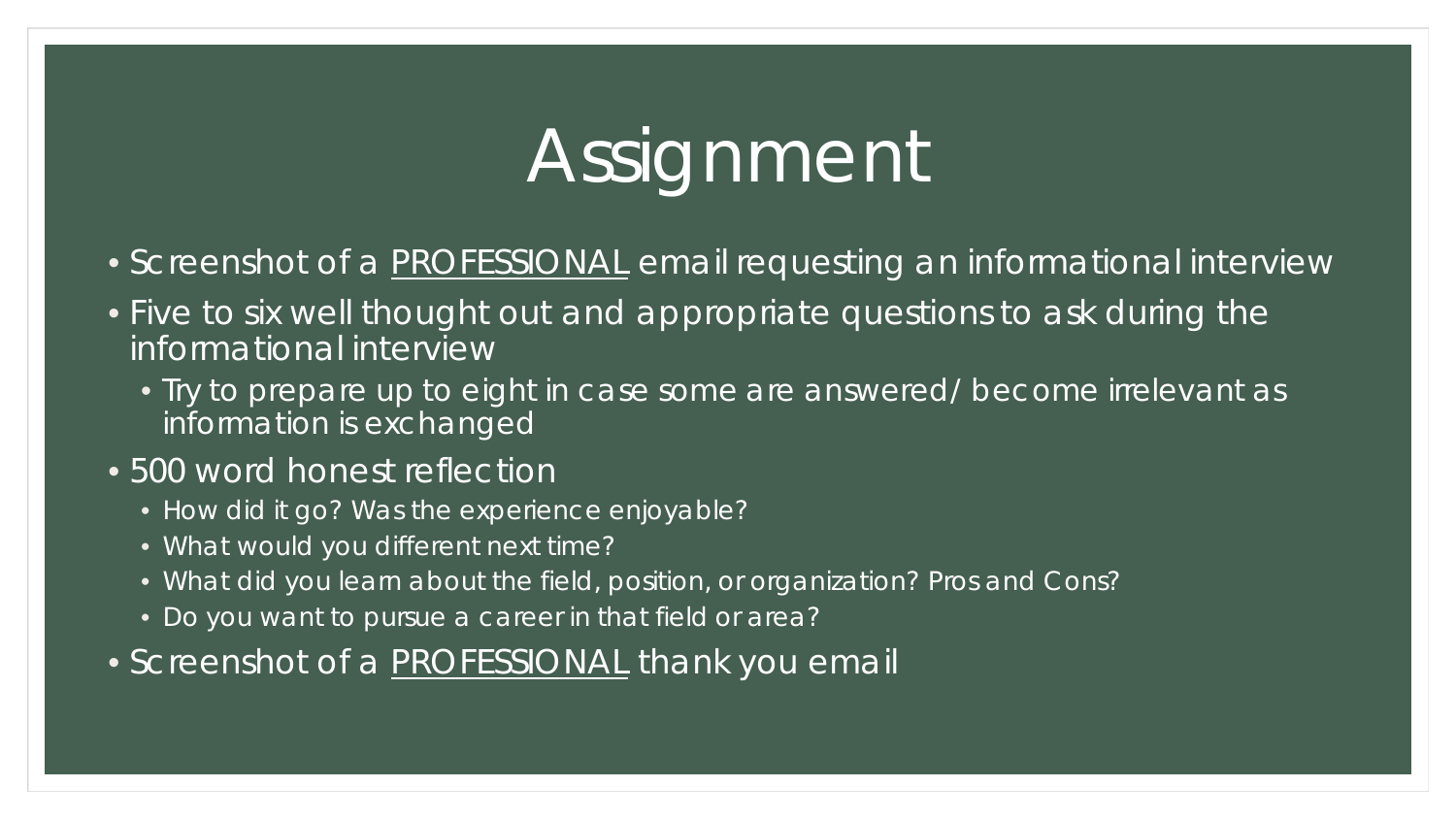### Testimonies

- "I learned that there are certificates one can obtain after completing either an associates degree, bachelors, or even masters that are really important to be credited towards finding a job (in the field)"
- "I had doubts about a … career but (interviewee) was able to clear up my doubts and misunderstandings"
- "(the interviewee) introduced me to an internship opportunity at her work to further my knowledge and interest"
- "I also learned scheduling on somebody else's time is very difficult, it took us several back and forth emails to decide on a date and time, and then he changed it… before we were going to meet"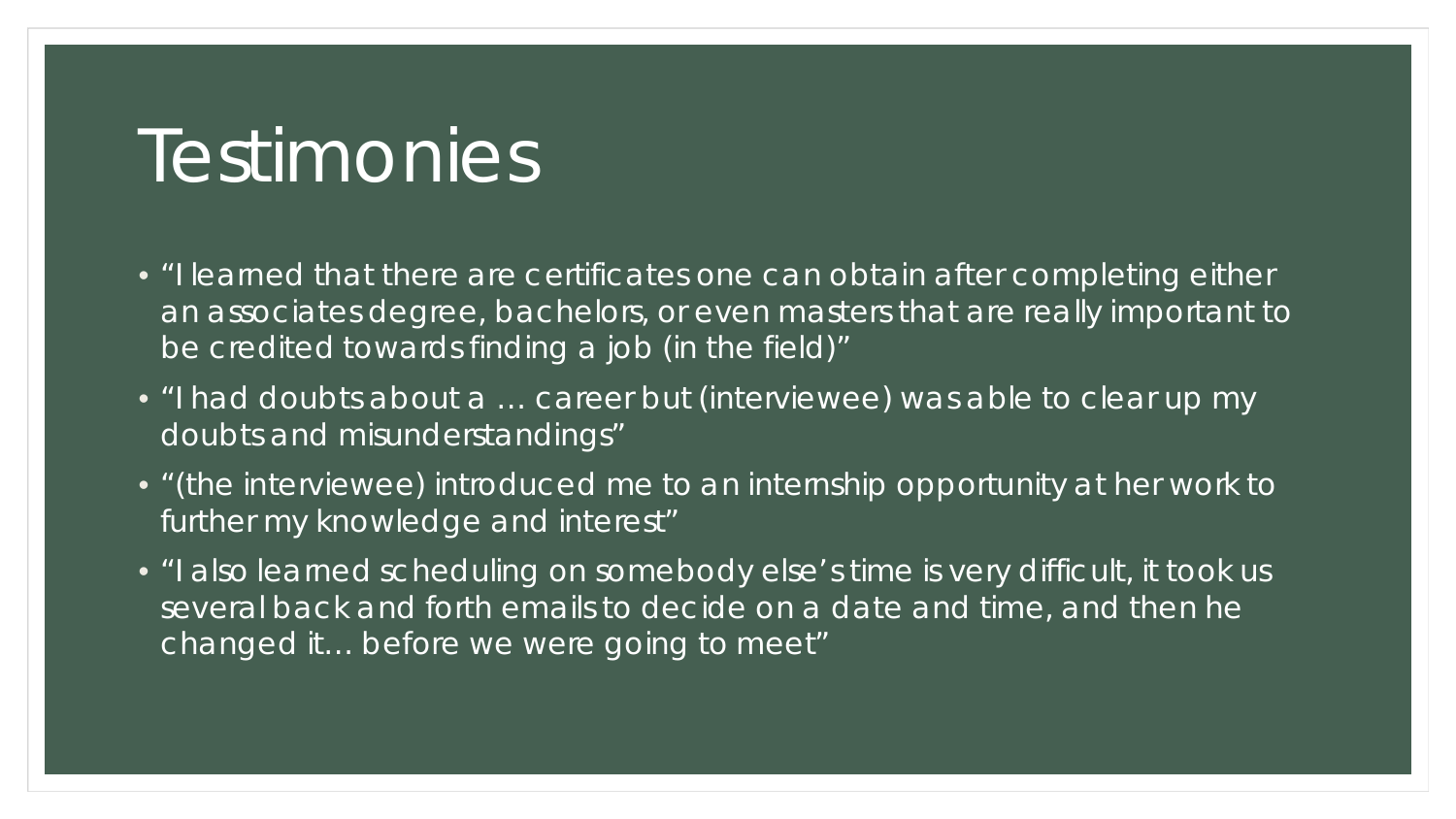## **Challenges**

• Encouraging students to step outside their comfort zone

- Professors, current supervisors, family members
- Importance of sending a professional email (not text or spontaneously conducting an informational interview)
- In-person vs Skype, Place of Work vs. Central location (eg: Starbucks)
- The assignment is on someone else's schedule, dependent on another's cooperation
	- I have keep some contacts on standby